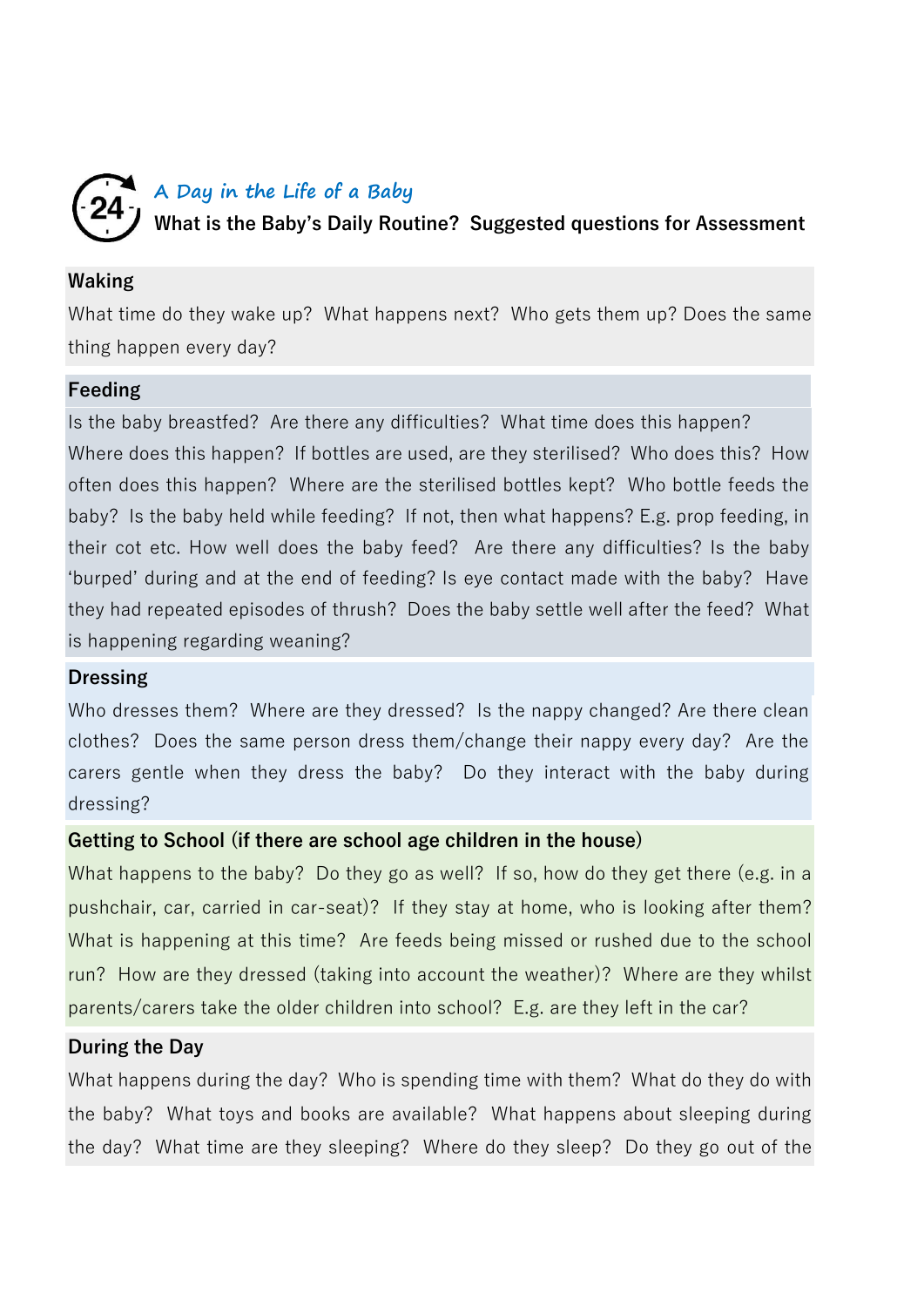

house? Where do they go? Who goes with them? Does the same thing happen every day? What happens about feeding? What time does this happen? If bottles are used, are they sterilised? When does this happen? Who does this? What happens about nappy changes? Who does this? Is there a good supply of nappies? How often are nappies changed? If there are pets, where are they? Are they spending long periods of time sat in front of television or sat in a car seat and/or pushchair for long periods? If they are beginning to explore their environment, what safety measures are being put into place, e.g. safety gates, plug socket covers, supervision by an appropriate person?

## **Socialising (Communication)**

The baby will start to enjoy socialising within the first few weeks of life and this will increase over time with smiling and eye to eye contact. Is the mother/father/carer able to cue into the baby's need to communicate initially through fleeting face to face communication? Does the mother/father/carer support this communication by holding the baby's head up if needs be? Is the mother/father/carer aware of the baby's state and able to cue into when the baby feels sleepy, hungry or in pain and either doesn't want to start an engagement or has had enough of interacting for the time being? The baby gradually communicates more by moving and changing the shape of their mouth and tongue. This socialisation gradually turns onto play and babbling. Does the mother/father/carer mirror and respond to the baby's efforts to communicate i.e. promoting attunement? How does the baby respond to this communication? How does the baby respond to facial expression when they are being calmed, talked to or played with? This is the voice of the child which is one of the most important considerations when carrying out an assessment.

# **After School (if there is a school age child in the house)**

Does the baby go with anyone to meet the other child(ren) at school? What happens when the other child(ren) are home from school? Do they engage with the baby? Is there an adult present if this happens? What happens during mealtimes? What about during the school holidays?

#### **Evenings**

What happens about feeding? Who does this? What happens at bath time? Who does this? How often does the baby have a bath? Where do they have a bath? Does the same person bath the baby? What do the parents/carers do in the evenings? Does the